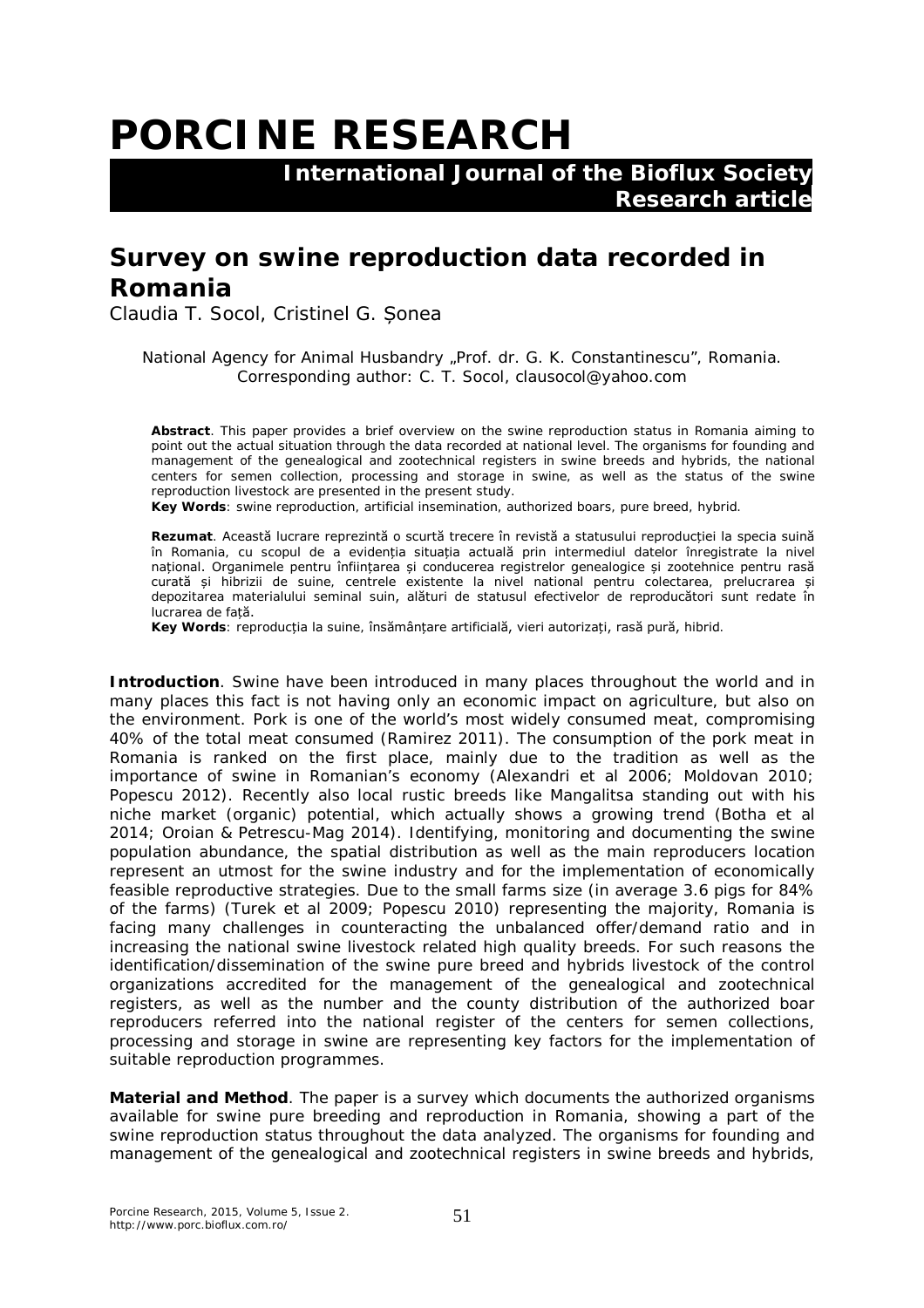the national centers for semen collection, processing and storage in swine, as well as the status of the swine reproduction livestock were overviewed.

**Results and Discussion**. The controlled reproduction and the official control of the zootechnical performances activities in farm animals are basic elements in animal husbandry. In swine the official control of the zootechnical performances is carried out in swine pure breed and hybrid reproduction farms. These activities are carried out through specialized organizations authorized and accredited. The National Agency for Animal Husbandry "Prof. dr. G. K. Constantinescu" is the main authority of the Ministry of Agriculture and Rural Development enrolled in farm animal reproduction.

According to the National Agency for Animal Husbandry "Prof. dr. G. K. Constantinescu" (data for the third semester of 2015), a number of 6 farms for pure breeding and 31 for hybrids are listed in swine as accredited control organizations for the management of the genealogical and zootechnical registers, accounting for a number of 1856 pure breed and 23,301 hybrids livestock. The pure breeds referred to are the Large White, Ladrace, Duroc and Pietrain. The swine pure breed and hybrids livestock at county level available in Romania of the control organizations accredited for the management of the genealogical and zootechnical registers are showed in Table 1 and Table 2.

Table 1

| County   | Pure breed  | Total pure breed livestock |
|----------|-------------|----------------------------|
|          |             | (no. of individuals)       |
| Arges    | Large White | 195                        |
|          | Landrace    | 171                        |
|          | Duroc       | 35                         |
| Calarasi | Large White | 211                        |
|          | Pietrain    | 10                         |
| Ialomita | Large White | 75                         |
| Neamt    | Large White | 206                        |
|          | Landrace    | 80                         |
|          | Pietrain    | 78                         |
| Sibiu    | Landrace    | 105                        |
|          | Pietrain    | 67                         |
|          | Large White | 102                        |
| Timiş    | Landrace    | 521                        |
|          | Large White | 725                        |
| Total    |             | 1856                       |
|          |             |                            |

The swine pure breed livestock at county level available at the 6th control organizations accredited for the management of the genealogical registers

In Romania, mostly, the authorized centers for semen collection, processing and storage in swine are private companies specialized in pigs breeding, owing high value reproduction boars. A small number of pig farmers can be taken into account, too (Socol et al 2015; Rusu 2011).

According to the data recorded into the report of the National Agency of Animal Husbandry "Prof. dr. G. K. Constantinescu" for the year 2014, a number of 866 boars were authorized for artificial insemination. The related documents for the authorization are mainly referring to the origin and production certificates and the analysis bulletins for the bacteriological and micotic exams, and also spermiograms. Also, 7 centers for boar semen collection, processing and storage were authorized in 2014 (ANZ 2015).

The swine reproducers successful tested in pure breed accounted for 679 in males, meanwhile 8197 in females, both referred for the accredited units for the official control of performances.

According to the female farm animal livestock data on catagraphy registered in 2014 by the Reproduction Department of The Romanian National Agency for Animal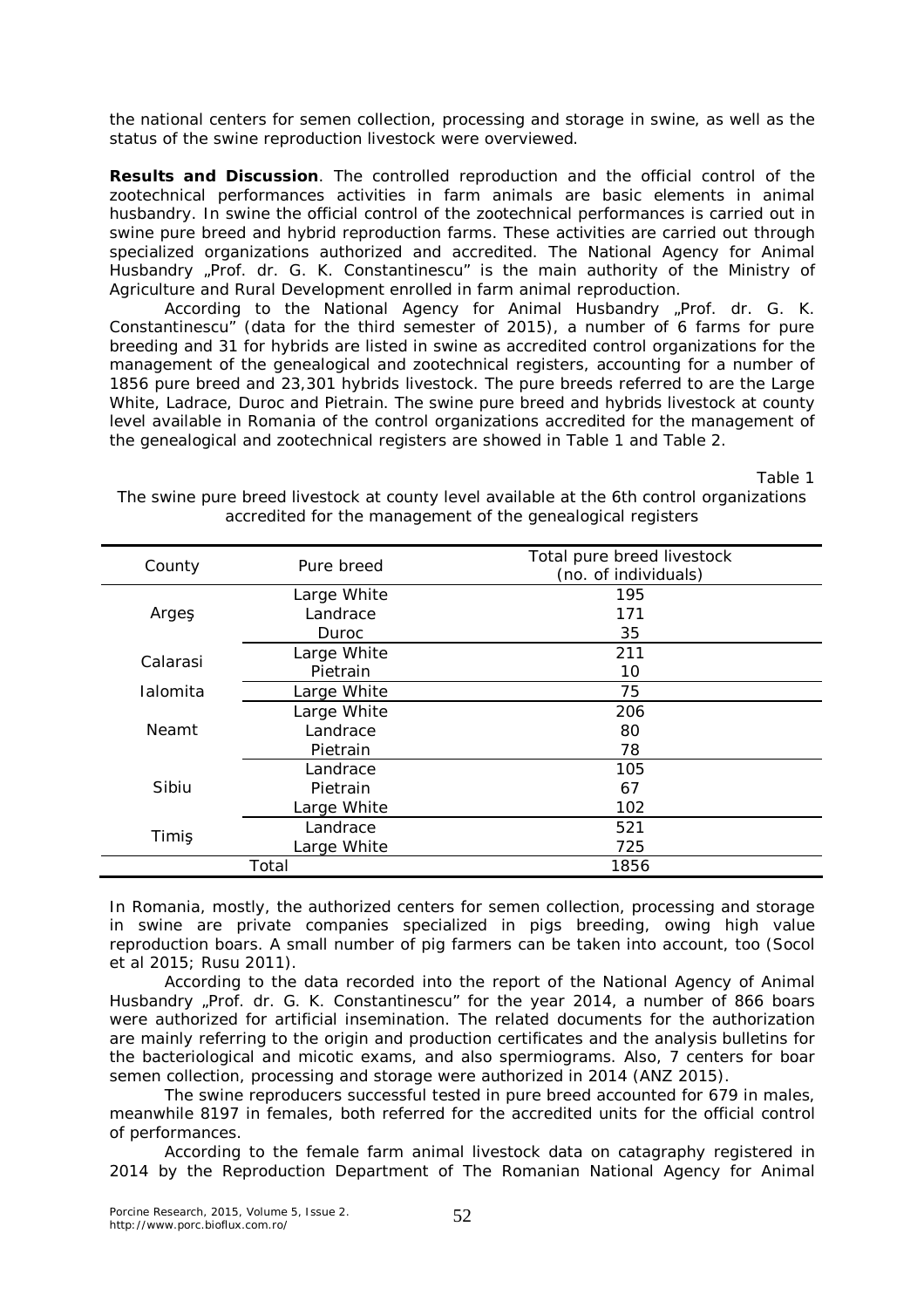Husbandry "Prof. dr. G. K. Constantinescu" 339636 individuals account for pig. Referring to the similar data registered in 2013, a decline of 1,226 individuals has been shown in swine (0.36%). Also, a decrement of 25.8%, specifically 8770 individuals referring to the saws planned for natural matting was indicated in 2014 comparing to 2013.

Table 2

*County Total hybrids livestock (no. of individuals)* Arad 373 Arges 2615<br>Bacău 2003 Bacău 203 Bihor 528 Brasov 308 Brăila 2163 Calaraşi 717 Constanta 6493 Ialomiţa 1121 Iaşi 513 Mures 1057 Neamt 497 Prahova 935 Satu Mare 292 Sibiu 136 Timiş 5350 Total 23301

The swine hybrids livestock at county level available at the 31 control organizations accredited for the management of the zootechnical registers

Table 3

The number of boar reproducers authorized referred into the national register of the centers for semen collection, processing and storage in swine\*

| County          | No. of authorized boar reproducers |
|-----------------|------------------------------------|
| Arad            | 26                                 |
| Arges           | 30                                 |
| Bacău           | 13                                 |
| <b>Bihor</b>    | 23                                 |
| Bistrița Năsăud | $\mathfrak{Z}$                     |
| Braşov          | 29                                 |
| <b>Brăila</b>   | 79                                 |
| Calaraşi        | 48                                 |
| Constanţa       | 66                                 |
| Covasna         | $\sqrt{3}$                         |
| Dolj            | 9                                  |
| Ialomiţa        | 46                                 |
| Iași            | 13                                 |
| Maramures       | 3                                  |
| Mureş           | 42                                 |
| <b>Neamt</b>    | 40                                 |
| Olt             | 18                                 |
| Prahova         | 10                                 |
| Satu Mare       | 21                                 |
| Sibiu           | 12                                 |
| Timiş           | 249                                |
| Total           | 783                                |

\* According to the data recorded in October 2015.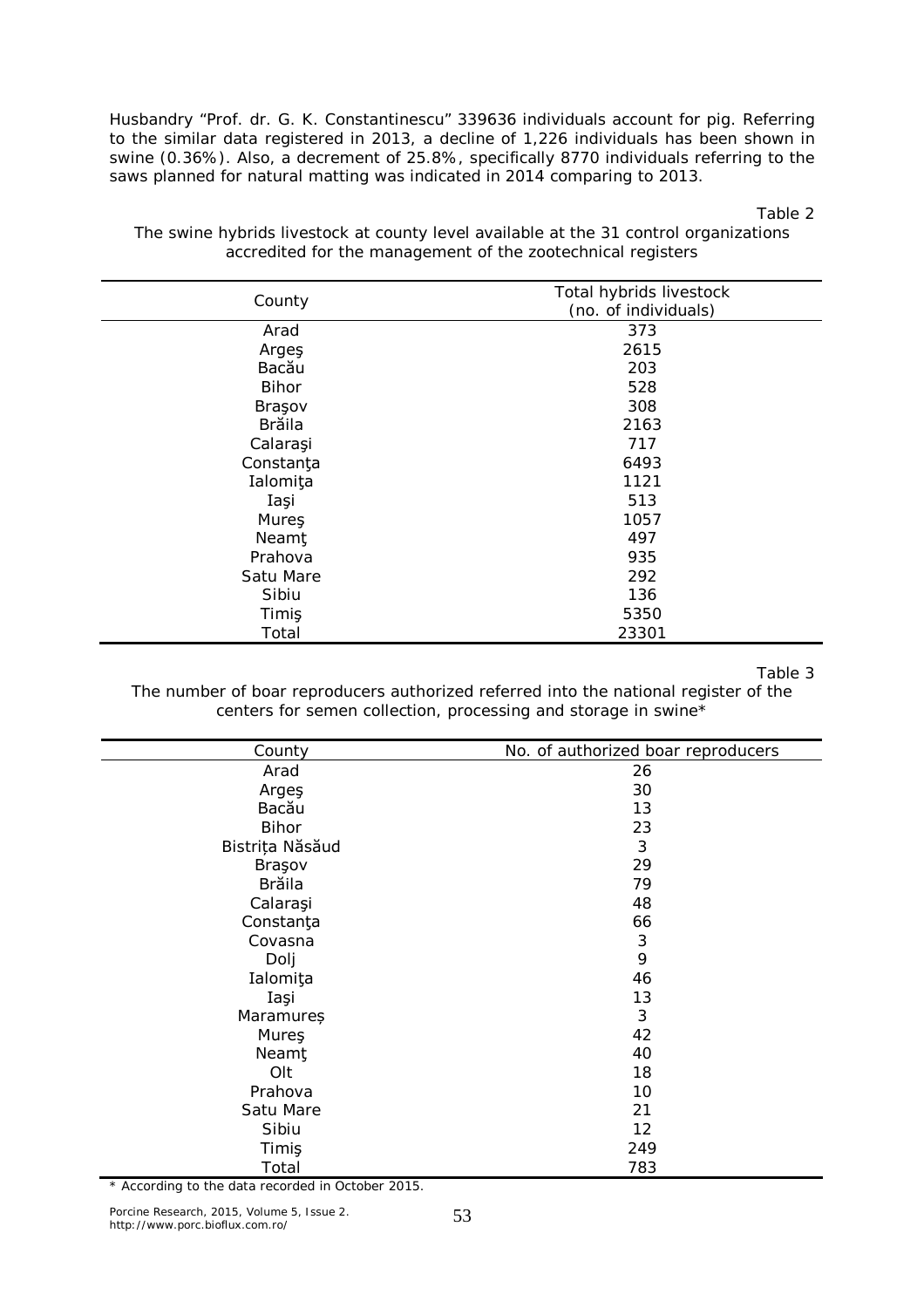Focusing on the artificial insemination data registered in 2014, a number of 298,418 were in pig; the number of the natural matting registered in 2014 in pig stand for 9200 Also, the number of saws planned for artificial insemination raised up in ratio of 1.72%, compared to 2013, while the actual number of females artificially inseminated showed a 1% ratio decline (corresponding to 3095 individuals).

In 2014, 2,846,292 total offsprings were obtained in swine, 2,765,411 piglets resulting from artificial inseminations. The number of total offsprings went down in a 1.9% ratio (54,088 individuals), while the number of piglets resulted from artificial inseminations, registered a 2% decline (57,336 individuals), in comparison to 2013.

The male reproducers showed in Table 3 are accounting for the Large White, Landrace, Duroc, Pietrain breeds and also for some pig hybrids, from inside or abroad the country origins.

**Conclusions**. The existing as well as the potential conflicts on the relation between protection and development should be viewed and resolved within comprehensive sustainable management framework, with strong references to the control organizations accredited for the management of the genealogical and zootechnical registers. For implementing a controlled and accurate reproduction strategy at national level in swine, the national artificial insemination training programmes shall be strongly intensified in the future. In order to increase the swine livestock and the pork meat production towards a balanced national offer/demand ratio the reproductive programmes shall make more use of the authorized boars reproducers referred in the national register while diminishing clandestine natural mating.

## **References**

- Alexandri C., Zahiu L., Ion R., 2006 The European integration of the Romanian agricultural markets. Terra Nostra Publishing House, Iași, România.
- Botha M., Oroian I. G., Petrescu-Mag I. V., Gavriloaie C., 2014 Mangalitsa: the recovery of a rustic genetic heritage. Porc Res 4(2):30-36.
- Moldovan M., 2010 The Romanian meat sector- characteristics and post accession developments. Agriculture, economics and rural development, New series year VII, 1:141-159.
- Oroian I. G., Petrescu-Mag I. V., 2014 Mangalitsa breed returns to homeland. Porc Res 4(1):19-21.
- Popescu A., 2012 Study concerning the trends in pork market in Romania. Lucrări Ştiinţifice - Seria Zootehnie, USAMV Iași 57:99-103.
- Popescu A., 2010 Consideration concerning Romania`s meat market. Scientific Papers, Serie D, Animal Science, USAMV Bucharest 1:270-275.
- Ramirez A., 2011 Swine pathogen transmission: recognition, monitoring, and prevention, PhD thesis, Iowa State University.
- Rusu A. V., 2011 [Evaluation the influence of some extender compounds on boar semen storage and cryopreservation]. PhD thesis, ASAS Bucharest. [In Romanian].
- Socol C. T., Criste F. L., Rusu A. V., Mihalca I., 2015 Perspectives on reproductive biotechnologies for FAnGR breeding and conservation, Porc Res 5(2):31-38.
- Turek Rahoveanu A., Constantin M., Beciu S., Turek P., Zahiu L., Turek M., Dachin A., 2009 Chain analysis in Romania`s meat sector. Ars Academia Publishing House, Bucharest, pp. 84-88.
- \*\*\* ANZ, 2015 Raport de activitate pentru anul 2014, http://www.anarz.eu/Anarz AdministratorSite/public/Raport+de+activitate.aspx (last view: 10.11.2015).